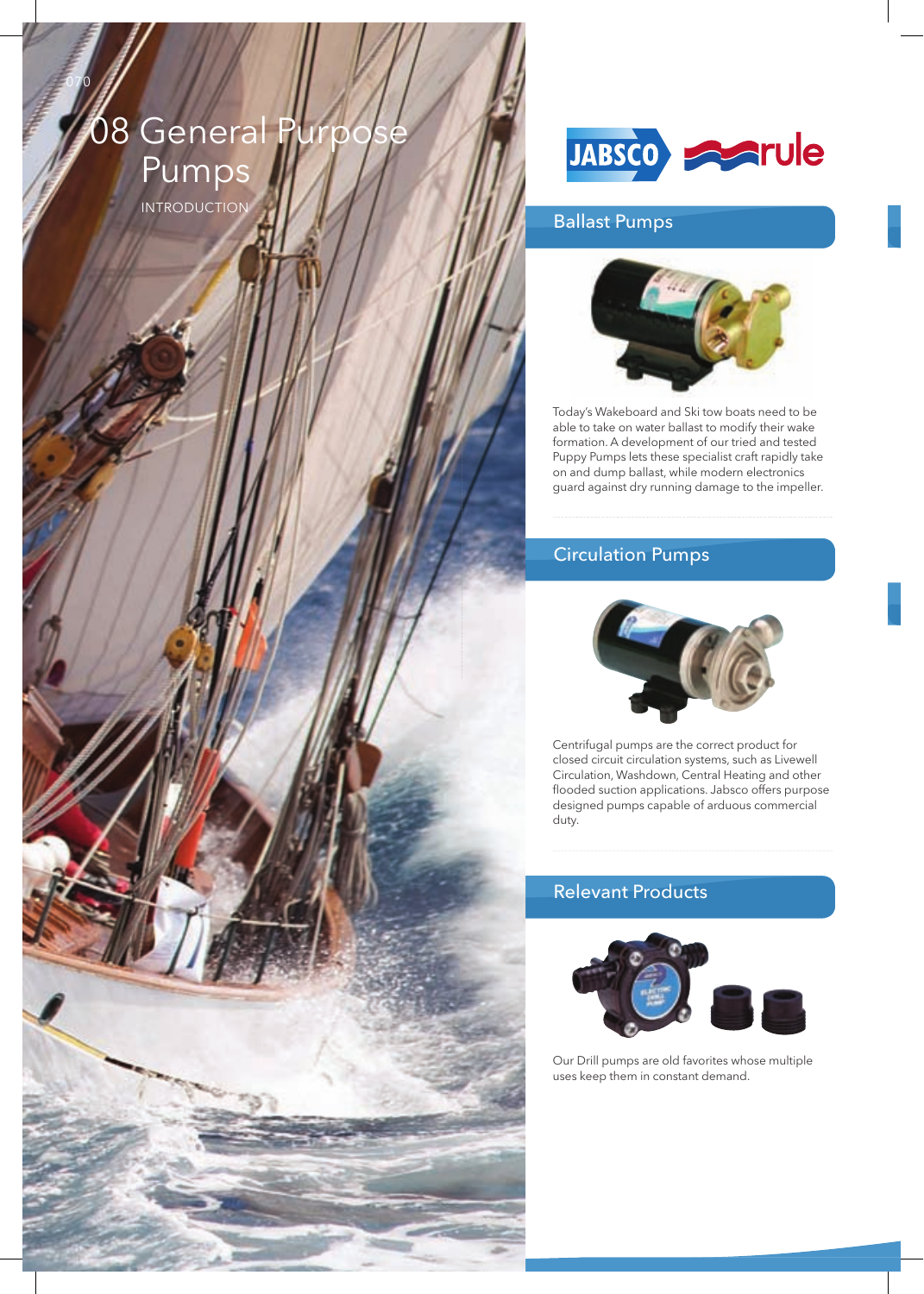### **Shower & Sink Drain**



Jabsco and Rule's broad range of pump types means that we can provide a choice of solutions according to your needs and budget. Diaphragm pumps such as 50880 and PAR-Max are the choice of charter operators - quiet and dry running. Many knowledgeable owners still appreciate the ability of our Puppy pumps to handle a wide range of debris.

# Shower Drain

A compact, full capacity shower drain system. Automatically turns on after the water starts and shuts off when the water is removed. Activated by a nonmercury Rule-A-Matic<sup>®</sup> Plus float switch. Available with one or three inlet ports which offer varying combinations of inlet hose. Other features include a clear screw down cover, a removable strainer for easy cleaning and an internal check valve to prevent back flow.



| <b>SIZE (98A)</b> | $8 - 1/4$ " x 11 - $1/4$ " x 5 - $1/2$ " (210 x 241 x 140mm) |
|-------------------|--------------------------------------------------------------|
| SIZE (98A-24)     | 8-1/4" x 11-1/4" x 5-1/2" (210 x 286 x 140mm)                |
| <b>DISCHARGE</b>  | $\frac{3}{4}$ " (19mm)                                       |

98A Multi-Port Inlet Pump 800 GPH (3028 LPH) 98A-24 Multi-Port Inlet Pump 800 GPH (3028 LPH) 24-volt

# AC Pumps



Jabsco bronze bodied AC motor pumps are self-priming, portable and versatile, making them ideal for a wide range of applications wherever AC power is available.

## Shower Drain Pump

Robust diaphragm pump suitable for shower and sink drain applications with a multipositional pump head.

- $\bullet$  4.2 gpm (16 lpm) open flow output at 3ft (1m) head.
- Self-priming up to 10ft (3m) vertical lift allows mounting above wet bilges.
- Flexible Installation.
- Compact and simple design.
- Filter-less.
- Quiet running.
- Capable of
- extensive dry running.
- Corrosion resistant parts.
- Complies with USCG 183.410 and
- ISO 8846 MARInE (Ignition Protection). • ISO 8849 MARInE (Bilge Pump Standard).

| <b>FITTING</b> | Connections for 3/4" (19mm) ID Hose.                                                      |
|----------------|-------------------------------------------------------------------------------------------|
|                | $A \rightarrow U$ $A \rightarrow U$ $A \rightarrow U$ $A \rightarrow U$ $A \rightarrow U$ |

| <b>SIZE</b>   | 11.7" long x 5.9" wide x 4.4" high<br>$(29.7cm \times 15cm \times 11.1cm)$ . |
|---------------|------------------------------------------------------------------------------|
| <b>WEIGHT</b> | $6\mathsf{lb}$ (2.7 $\mathsf{kg}$ ).                                         |

50880-1000 12 volt DC model, fuse 10 amp. 50880-1100 24 volt DC model, fuse 5 amp. SK880 Service Kit.

For service and spare parts listing see page 211

Shower & Sink Drain Pumps<br>General Purpose Pumps  $\;$  08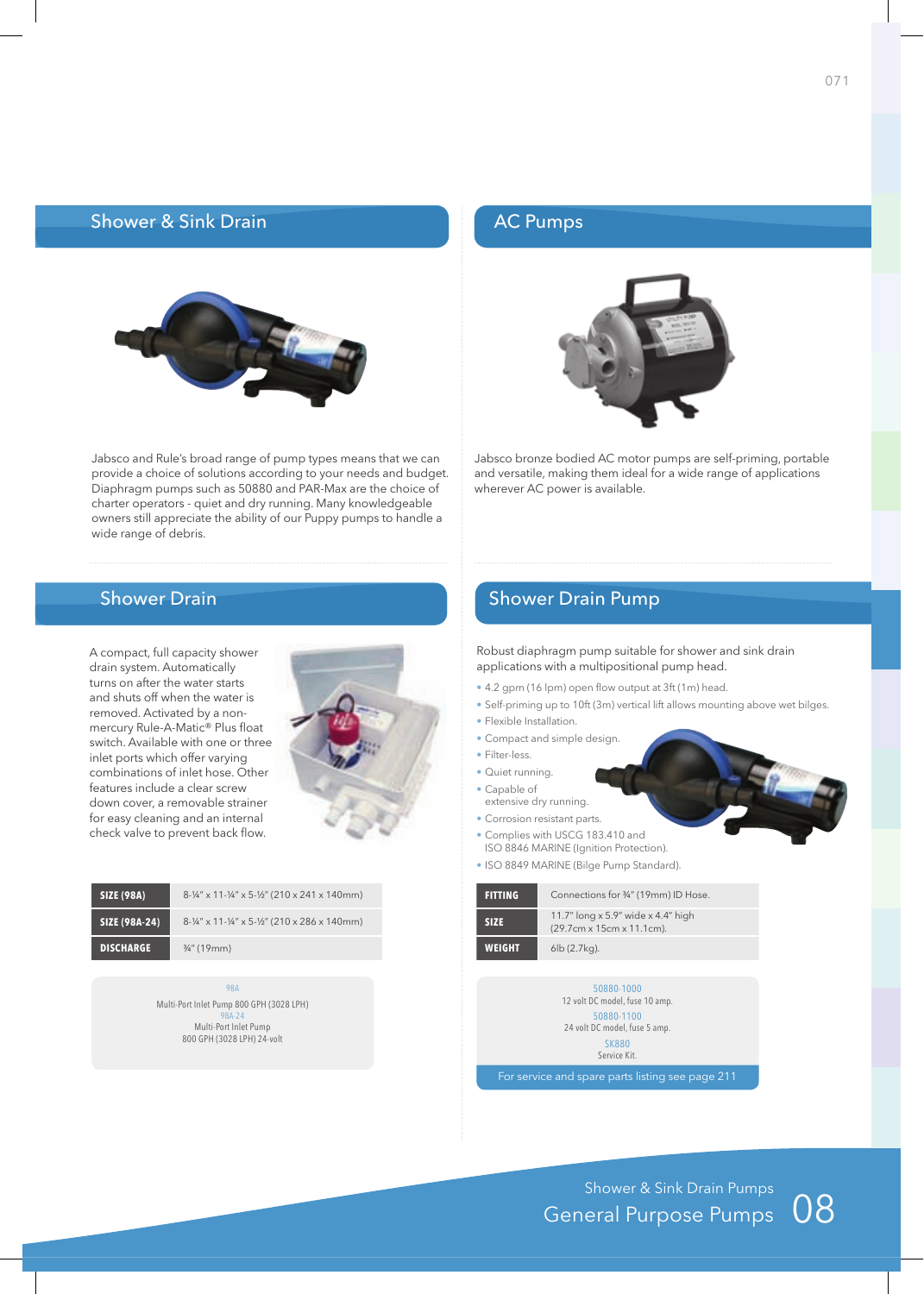# 08 General Purpose Pumps



RELEVAnT PRODuCTS

### Good flow rate.

8 gpm (32 lpm) at 10ft (3m) total head.

- Self-priming up to 4ft (1.2m) allows mounting above wet bilges.
- Shower debris presents no problem to this bronze bodied, flexible impeller design.
- Simple design means fewer wearing parts - all user serviceable.
- Complies with USCG 183.410 and ISO 8846 **MARINE** (Ignition Protection).
- ISO 8849 MARInE (Bilge Pump Standard).

**WEIGHT** 3kg (6½lb).



**FITTING** Connections for 1/2" male threaded fittings, and for 1" (25mm) ID hose. **SIZE** 7<sup>1</sup>/<sub>2</sub>" long x 4 <sup>3</sup>/<sub>4</sub>" wide x 3<sup>3</sup>%" high (19cm x12cm x 8cm).

18660-0123 12 volt DC model, fuse 15 amp (Non CE).

6303-0003-P Replacement Nitrile Impeller.

For service and spare parts listing see page 265.

Jabsco has a range of circulation pumps for use in low pressure circulation application such as marine central heating systems. Jabsco circulation pumps are designed for reliability and ease of use.

# Marine Central Heating System

This system provides central heating which works just like the heating system in the home. Jabsco circulation pumps can be used to circulate heated coolant water heater from an engine's recirculating fresh water system through radiators in the vessel living spaces. These radiators can be individually adjusted to provide the best and most comfortable conditions.

### **Except Frank Water Circuit Heating Circuit Expansion Tank** Radiators **Heat Exch** Water Heate labsco **Circulation Pump**

# Water Puppy Shower Drain Pump PAR 37202 Series 2 Shower Drain Pump

### Quiet running and corrosion resistant bilge, shower and sink drain pump.

- 3.4 gpm (13 lpm) open flow output at 3ft (1m) head.
- Self-priming up to 6ft (2m) vertical lift allows mounting above wet bilges.
- Quiet running.
- Corrosion resistant materials throughout.
- Complete with Pumpgard.
- Diaphragm design allows extended dry running.
- Complies with USCG 183.410 and ISO 8846 MARInE (Ignition Protection).
- 
- ISO 8849 MARInE (Bilge Pump Standard).

| <b>FITTING</b> | Connections for 19mm (3/4") ID hose.                 |
|----------------|------------------------------------------------------|
| <b>SIZE</b>    | 5¼" wide x 5¼" high x 7½" deep (13cm x 15cm x 19cm). |
| <b>WEIGHT</b>  | $5\frac{1}{2}$ lb (2.5kg).                           |

| 37202-2012<br>12 volt DC model,<br>fuse 7 amp.    | 37202-2024<br>24 volt DC model.<br>fuse 5 amp. | 50095-1000<br>Service Kit. |  |
|---------------------------------------------------|------------------------------------------------|----------------------------|--|
| For service and spare parts listing see page 210. |                                                |                            |  |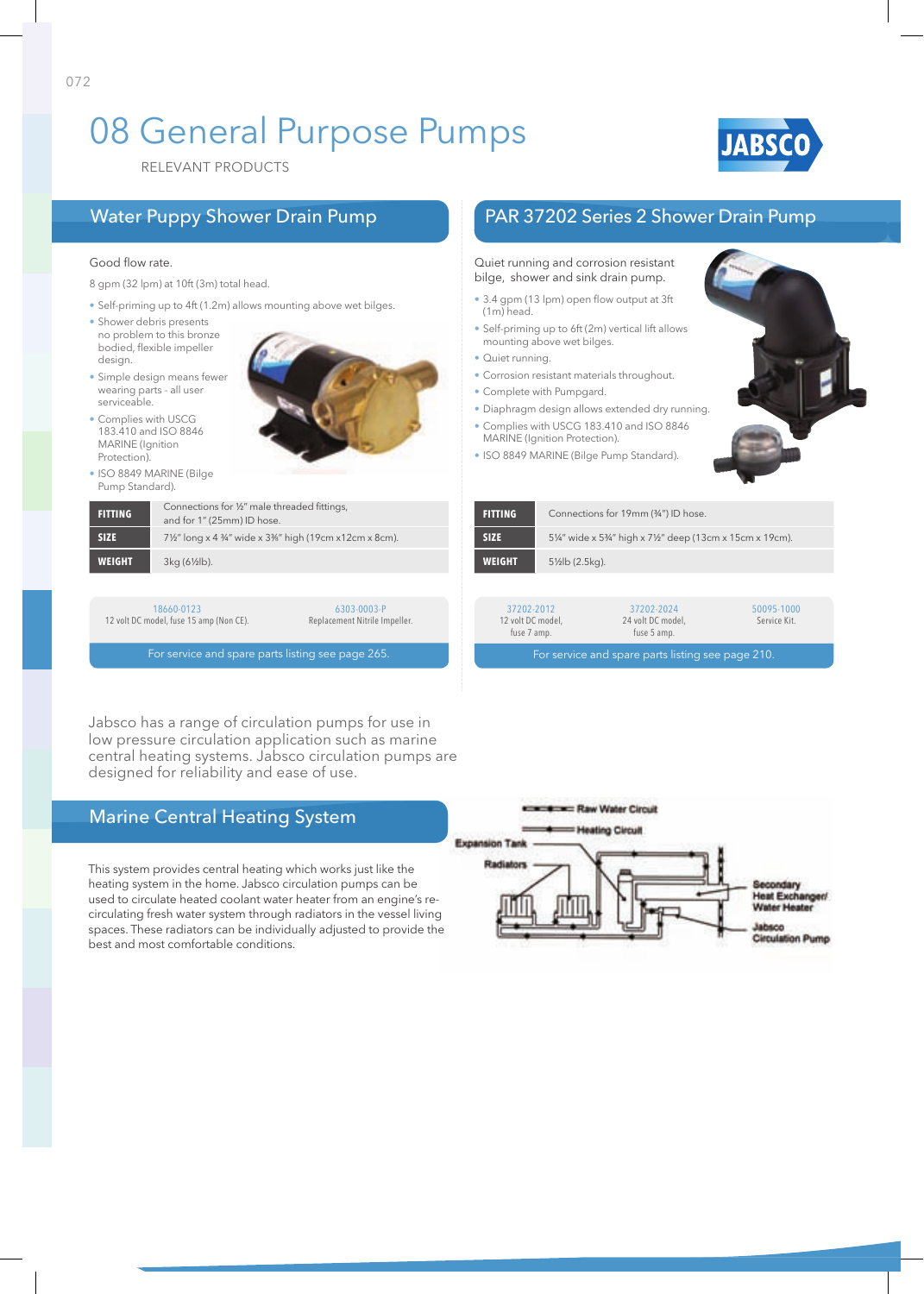# Cyclone® Circulation Pump

Robust, high efficiency and flow, long life circulation pumps. Typical applications include Hot & Cold water systems, windscreen washing, livewell and bait tank systems and liquid transfer.

- $\cdot$  29 gpm (110 lpm) maximum flow.
- Low and high pressure versions available.
- Robust stainless steel body and anti-clogging design impeller.
- Only one tool needed for all servicing.
- ISO 8846 MARInE & uSCg Regulations for Ignition Protection.
- ISO 8849 MARInE Bilge Pump Standard.

| <b>FITTING</b> | Connections for 3/4" NPT or BSP.                                                                                                               |  |  |
|----------------|------------------------------------------------------------------------------------------------------------------------------------------------|--|--|
| <b>SIZE</b>    | 50840-series: 6" long x 61/2" wide x 5" high<br>(15cm x 16cm x 12cm).<br>50870-series: 9" long x 41/2" wide x 5" high<br>(22cm x 11cm x 12cm). |  |  |
| WEIGHT         | 50840 - 15 lb (6.8 kg). 50870 - 23 lb (10.5 kg).                                                                                               |  |  |



Higher Pressure Pumps 50860-0012 12 volt DC, NPT ports, fuse size 25 amp 50860-0024 24 volt DC, NPT ports, fuse size 13amp. 50860-2012 12 volt DC, BSP ports, fuse size 25 amp. 50860-2024 24 volt DC, BSP ports, fuse size 13 amp.

### Low Pressure Pumps

50840-0012 12 volt DC, NPT ports, fuse size 10 amp. 50840-0024 24 volt DC, NPT ports, fuse size 7 amp. 50840-2012 12 volt DC, BSP ports, fuse size 10 amp. 50840-2024 24 volt DC, BSP ports, fuse size 7 amp.

For service and spare parts listing see page 208.

# Magnetic Drive Circulation Pumps

The Jabsco Magnetic Drive Brushless DC Pumps offer exceptional life and reliability. The motors last in excess of 10,000 hours and the seal-less pump heads remove any chance of leaks.

- Up to 6 gpm (28 lpm) open flow.
- Rugged and simple design.
- Versatile, will handle high temperatures and chemicals.
- Designed for continuous use.

| <b>FITTING</b>                                | 59510: 34" (19mm) hose. 59520: 1/2" BSP - brass head.<br>59530: 34" (19mm) hose - normal head.                                         |                                                     |                                                     |
|-----------------------------------------------|----------------------------------------------------------------------------------------------------------------------------------------|-----------------------------------------------------|-----------------------------------------------------|
| <b>SIZE</b>                                   | 59510: 3.8" long x 3.4" wide x 2.7" high (97cm x 85cm x 69cm).<br>59520/30: 3.7" long x 3.5" wide x 3.5" high (95cm x 85cm x<br>85cm). |                                                     |                                                     |
| <b>WEIGHT</b>                                 |                                                                                                                                        | 59510: 0.5lb (0.25kg). 59520/30: 1.5lb (0.68kg).    |                                                     |
| 59510-0012<br>12 volt DC, fuse size<br>2 amp. |                                                                                                                                        | 59520-0000<br>8-24 volt DC, fuse size<br>$2.5$ amp. | 59530-0000<br>8-24 volt DC, fuse size<br>$2.5$ amp. |

| <b>PUMP MODEL NO.</b> | <b>END COVER</b><br><b>SCREW</b> | <b>GASKET/O</b><br><b>RING</b> | <b>IMPELLER</b> | <b>SEAL</b>    |
|-----------------------|----------------------------------|--------------------------------|-----------------|----------------|
| 50860-0012            | 91095-6325                       | $X4020-$<br>369A               | 50871-0100      | 96080-<br>6564 |
| 50860-0024            | 91095-6325                       | $X4020 -$<br>369A              | 50871-0100      | 96080-6564     |
| 50860-2012            | 91095-6325                       | $X4020-$<br>369A               | 50871-<br>0100  | 96080-6564     |
| 50860-2024            | 91095-6325                       | $X4020-$<br>369A               | 50871-0100      | 96080-6564     |



Circulation Products General Purpose Pumps

08



073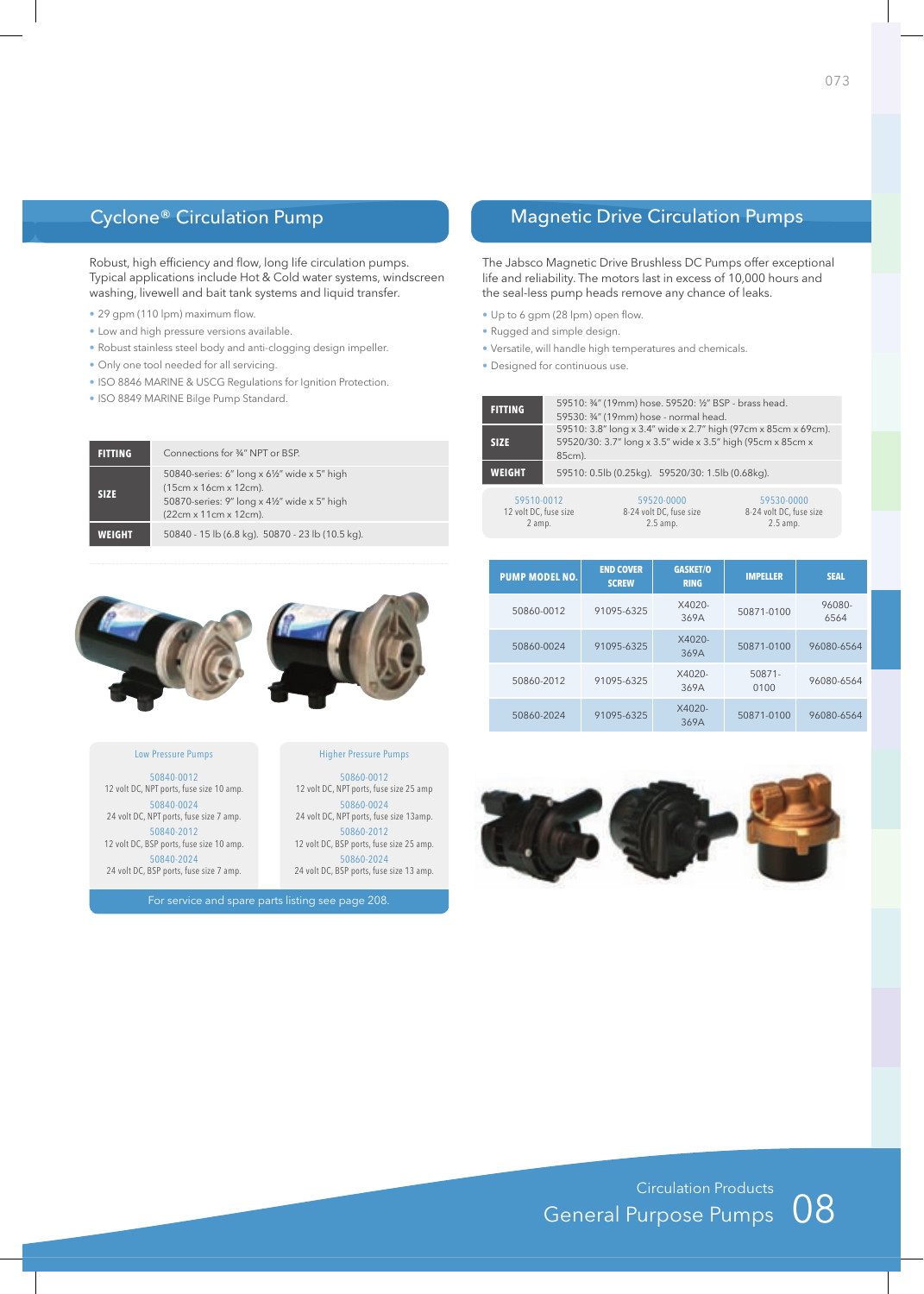# 08 General Purpose Pumps

RELEVAnT PRODuCTS

# Drill Pumps

Jabsco Drill Pumps provide a very versatile means of transferring fluid almost anywhere an electric drill with ¼" to %" chuck can be operated. They provide easy powered pumping almost anywhere a hand utility pump might be used.

- Pumps up to 3.5 gpm (13 lpm).
- Self-priming to 3ft (1m).
- ¼" (6.5mm) diameter shaft.
- Supplied with ¾" garden hose thread port adapters.
- Model 17215-0000 includes accessories for Oil Changing.

| <b>FITTING</b> | Connections for 1/2" (13mm) ID hose and 3/4" GHT female<br>threaded fittings.         |
|----------------|---------------------------------------------------------------------------------------|
| <b>SIZE</b>    | $35/16$ " long x $3\frac{1}{2}$ " wide x $2\frac{3}{16}$ " high (84mm x 89mm x 56mm). |
| <b>WEIGHT</b>  | $.5$ lb $(0.2$ kg).                                                                   |



### WARNING

Explosion hazard. Pumps with AC motors can spark. Explosion and death can occur. Do not use where<br>flammable vapors are present.

# 53080 Dockside Utility Pump - 230v

Heavy duty 220 volt AC general utility for dockside pump-out duties.

- 17.6gpm (67 lpm) output 10ft
- Primes from dry up to 3m.
- Built in dry running protection for 30 minutes after initial prime.
- Primes from dry.
- Handles hard and soft solids without clogging.
- Choice of nitrile impeller for oil based products or neoprene for water based products.

| <b>FITTING</b> | Connections for 1%" BSP.                                 |
|----------------|----------------------------------------------------------|
| <b>SIZE</b>    | 13" long x 91/2" wide x 91/2" high (33cm x 24cm x 24cm). |
| <b>WEIGHT</b>  | 15kg (33lb).                                             |



17250-0003 Pump (boxed) with two Garden Hose Thread Port Adapters. 17215-0000 Pump (Poly bagged with header card) with Garden Hose Port Adapters and ¼" x 40" Probe plus 3 ft of ½" Hose for changing oil through a dipstick tube. Carton: 12 bagged or boxed units. 17255-0003-P

JABSCO **PARTUIE** 

Replacement Nitrile Impeller and Shaft.

Always use a RCD circuit breaker when using electrical equipment near water. Always ensure that equipment is properly earthed.

53080-2003 220 volt AC 50Hz model, Nitrile Impeller. 53080-2001 220 volt AC 50Hz model, neoprene impeller.

Not available in the USA.

SK411-0003 Service Kit, Nitrile. SK411-0001 Service Kit, Neoprene.

53040 Dockside Utility Pump - 230v

Heavy duty 220 or 110 volt AC general utility for dockside pump-out duties.

- 8.8gpm (33.3lpm) output at 10ft (3m) total head.
- Primes from dry up to 3m
- Built in dry running protection for 30 minutes after initial prime.
- Primes from dry.
- Handles hard and soft solids without clogging.
- Choice of nitrile impeller for oil based products or neoprene for water based products.

| <b>FITTING</b> | Connections for 1" BSP.                                |
|----------------|--------------------------------------------------------|
| <b>SIZE</b>    | 11½" long x 8¼" wide x 8¼" high. (29cm x 21cm x 23cm). |
| <b>WEIGHT</b>  | $9.5kg(21lb)$ .                                        |



53040-2003 220 volt AC 50Hz model, Nitrile Impeller. 53040-2021 220 volt AC 50Hz model, Neoprene Impeller. 53040-2103 110 volt AC model Nitrile Impeller. SK409-0003 Service Kit, Nitrile. SK409-0021

Service Kit, Neoprene.

Not available in the USA.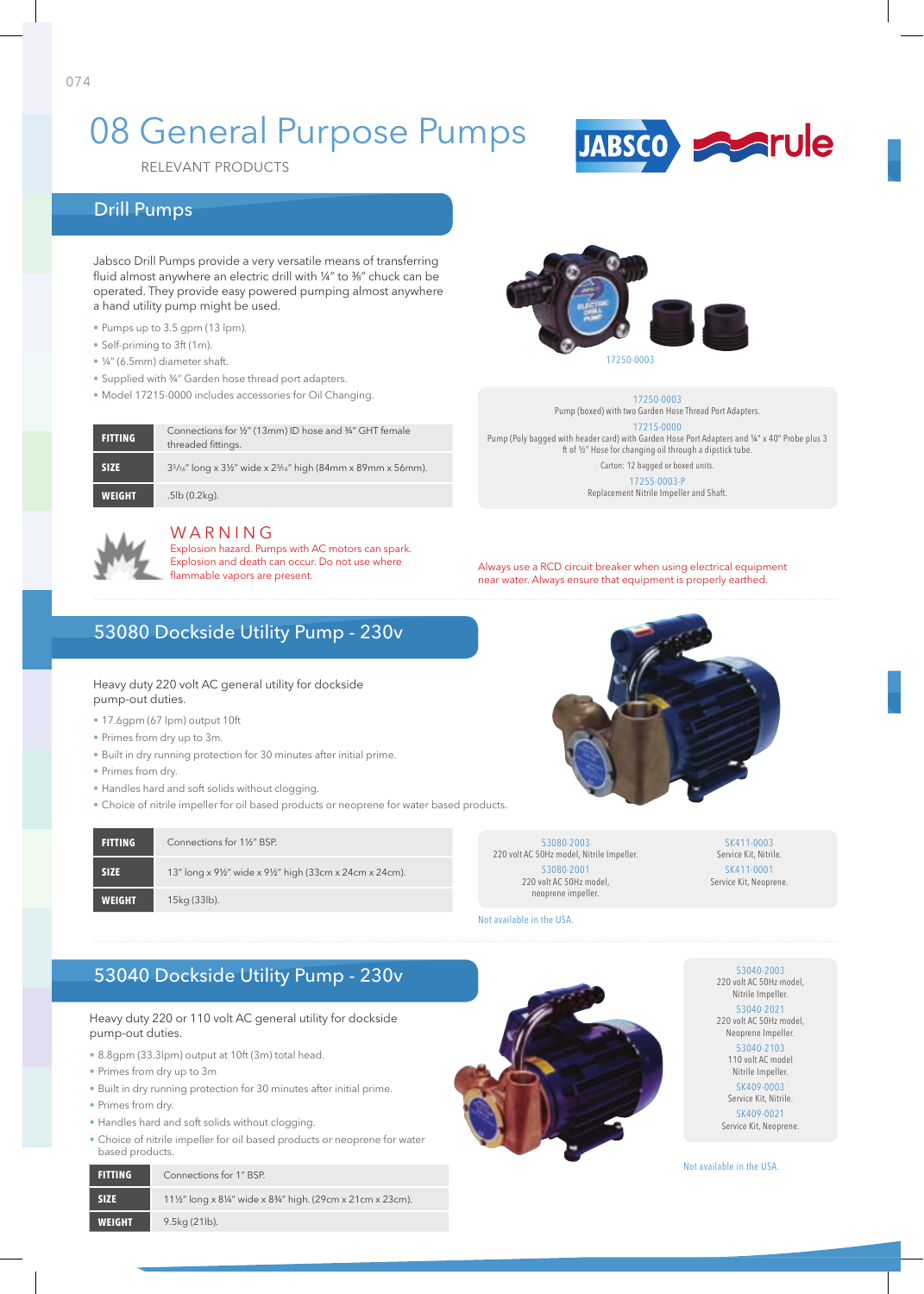# High Speed Inflator/Deflator

The Rule High Speed inflator/deflator inflates a typical 4 man dinghy in as little as one to two minutes. Adjustable nozzles have been included for most inflatables and valve types. Inflator kit available for replacement adapters.

- 12 volt, 25 amp, maximum 2.6psi, 20 CFM.
- 10ft. (3m) cable length with battery clips.
- Pre-lubricated and sealed bearings to ensure long life.
- Robust fan drive belt for long life.
- Adjustable nozzles for most inflatables and valve types included.
- Grip pad for one handed operation.
- For replacement adapters, Model iD20K Inflator



iD20 Inflator/Deflator with Adapters.

iD20K Replacement Adaptor Kit.

# General Purpose Centrifugal Pumps

The Rule General Purpose Pump is designed for use as a washdown pump and/ or to circulate water to your livewell tanks. Heavy duty construction for commercial or pleasure boat use. 11⁄2" (38mm) inlet and 11⁄2" (38mm) discharge outlet. The Rule General Purpose Pump must be mounted below the



waterline. It does not deliver high pressure, nor is it self priming. It pumps lots of water but at low pressure. 12 volt DC unless noted.

### NON-AUTOMATIC

17A 3800 gph (14380 lph). 18A 3700 gph (14002 lph) (24 volt). 19A 3700 gph (14002 lph) (32 volt).

# Portable Pumps

Constructed of sturdy ABS plastic with comfort-grip handle providing smooth firm strokes. Available in 24" (610mm) with hose and 48" (1220mm) with hose.



165 8 gpm (30 lpm) - with 24" (610mm) hose.

168 10 gpm (38 lpm) - with 48" (1219mm)hose.

# Wakeboard and Ski Boat Ballast Pump

Jabsco now offers a Wakeboard and Ski Boat Water Ballasting Pump. These pumps can deliver almost 80 pounds (10 gallons) of water ballast per minute.

- 9gpm (40 lpm)
- Fills a typical 40 gallon ballast tank in under 5 minutes.
- Reversible to both fill and empty ballast tanks.
- Self-priming and non air-locking.
- Exclusive (Patent pending) Run-dry Protection shuts off pump before impeller is damaged.
- Complies with USCG 183.410 and ISO 8846 MARINE (Ignition Protection).

| <b>FITTING</b>                                                                           | Ports - 1/2" (13mm) NPT internal thread<br>and 1" (25mm) External Hose Barb. |  |  |
|------------------------------------------------------------------------------------------|------------------------------------------------------------------------------|--|--|
| <b>SIZE</b>                                                                              | 71/8" long x 43/4" wide x $3\frac{5}{8}$ " high (18cm x 12cm x 9cm).         |  |  |
| <b>WEIGHT</b>                                                                            | $6lb(2.7kq)$ .                                                               |  |  |
| 18220-1127<br>6303-0007<br>12 volt Pump with Urethane Impeller.<br>Replacement Impeller. |                                                                              |  |  |

For service and spare parts listing see page 245.

08 Relevant Products general Purpose Pumps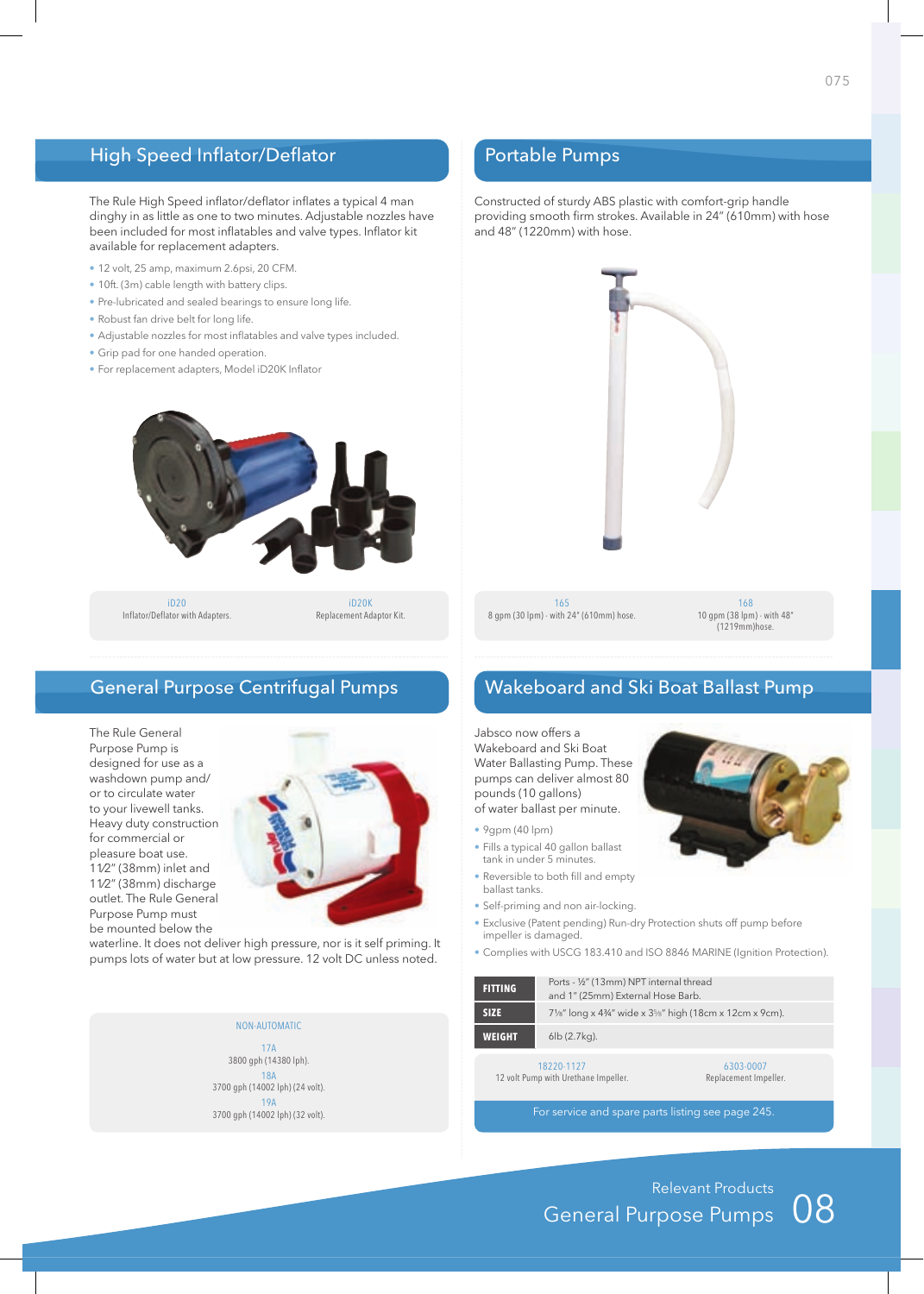# 08 General Purpose Pumps



RELEVAnT PRODuCTS

# 12210-Series Utility Pumps - 115v

The 12210-Series Pumps are the most compact self-priming flexible impeller 115 volt AC Utility Pumps Jabsco offers.

076

- Bronze Pump head.
- 3.4 gpm (12.8 lpm) output at 10ft (3m) total head.
- Replaceable brushes.
- Intermittent duty cycle.
- 6 foot power cord with grounded plug.

- suitable for continuous duty applications. • Bronze pump head. • 5.8 gpm (22 lpm) output at 10ft (3m) total head.
	- Continuous duty motor with thermal over-load protection.

The 18610-Series pumps are very versatile moderate flow rate, portable selfpriming Utility Pumps

- 8 foot power cord with grounded plug.
- Convenient carrying handle.



| <b>FITTING</b> | 1/2" NPT internal thread. 1" hose barbed O.D.                                     |
|----------------|-----------------------------------------------------------------------------------|
| <b>SIZE</b>    | 9" long x $5\frac{5}{8}$ " wide x $7\frac{5}{16}$ " high (229mm x 143mm x 186mm). |
| <b>WEIGHT</b>  | 12lb (5.4kg).                                                                     |

18610-Series Utility Pumps - 115v

18610-0001 115 volt AC with Neoprene Impeller (Non CE). 18610-0003 115 volt AC with Nitrile Impeller (Non CE). 7273-0001 Replacement Neoprene Impeller. 7273-0003 Replacement Nitrile Impeller.

**FITTING** 3<sup>%"</sup> NPT internal thread. **SIZE** 6<sup>7</sup>/8" long x 4" wide x 3<sup>5</sup>/8" high. (175mm x 102 mm x 92 mm). **WEIGHT** 5lb (2.3kg).

> 12210-0001 115 volt AC with Neoprene Impeller (Non CE). 12210-0003 115 volt AC with Nitrile Impeller (Non CE). 1414-0001 Replacement Neoprene Impeller. 1414-0003 Replacement Nitrile Impeller.

11810-Series Utility Pumps - 115v

The 11810-Series pumps are robust, portable self-priming Utility Pumps with a substantial flow rate.

- Bronze Pump head.
- 9.5 gpm (36 lpm) output at 10ft (3m) total head.
- Continuous duty motor with thermal over-load protection.
- 8 foot power cord with grounded plug.

Motor.

• Convenient Carrying Handle. • Available with Open Drip Proof or Totally Enclosed Fan Cooled



| FITTING       | 1/2" NPT Internal thread. 3/4" Garden Hose Thread O.D.     |
|---------------|------------------------------------------------------------|
| <b>SIZE</b>   | 10½" long x 7¼" wide x 7¾ high<br>(267mm x 184mm x 197mm). |
| <b>WEIGHT</b> | 20lb (9.1kg) ODP Motor. 25lb (11.4kg) TEFC Motor.          |
|               |                                                            |

11810-0003

115 volt AC with Nitrile Impeller and Open Drip Proof Motor (Non CE). 11810-0011

115 volt AC with Neoprene Impeller and totally enclosed Fan Cooled Motor (Non CE). 11810-0013

115 volt AC with Nitrile Impeller and totally enclosed Fan Cooled Motor (Non CE).

5929-0001 Replacement Neoprene Impeller.

5929-0003 Replacement Nitrile Impeller.